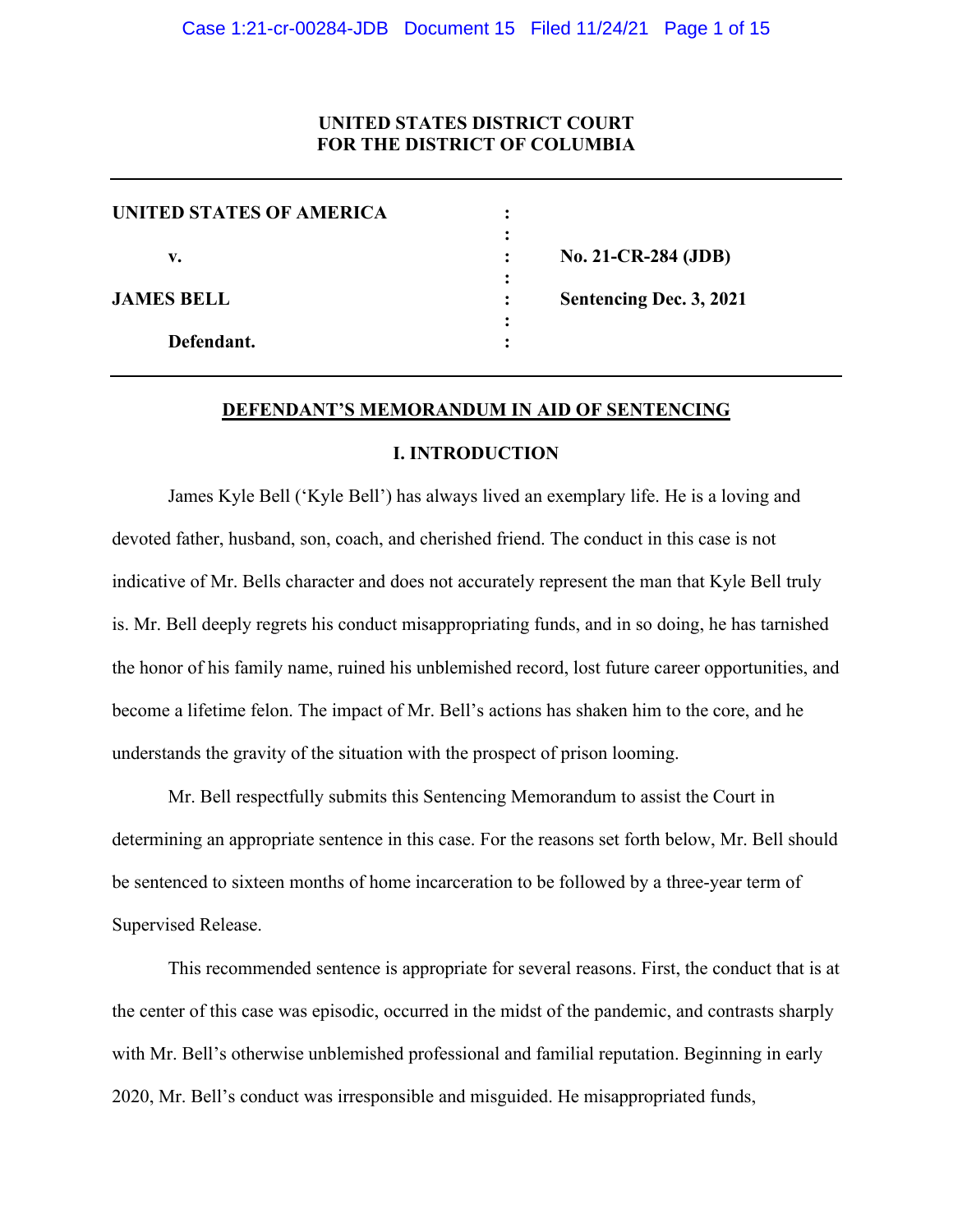#### Case 1:21-cr-00284-JDB Document 15 Filed 11/24/21 Page 2 of 15

disregarded the truth, business ethics, and his own professional integrity. Nevertheless, as family members, business associates, and friends attest in their letters of support, such conduct was shockingly at odds with the talented, intelligent, and selfless man they knew before the Spring of 2020 and with the man they are assured Mr. Bell is today.

Second, the recommended sentence is also reasonable when compared to *United States v. Jaafar*, 1:20-cr-185-CMH (EDVA, 2020) and *United States v. Zhang*, 2:20-cr-00169-RAJ (W.D. Wash.), which is factually similar in many aspects. More generally, the cases cited by the government in other PPP loan or PAC cases with dissimilar facts have little value in structuring the sentence for Mr. Bell.

Third, the recommended sentence addresses both the need for specific deterrence for Mr. Bell and the general deterrence of others. Regarding specific deterrence, Mr. Bell has already taken the requisite steps to ensure that he will never re-offend. These steps include (1) stopping his wrongdoing voluntarily by returning the proceeds of the loan and several donations before he was contacted by law enforcement; (2) expressing his heartfelt remorse and contriteness to the Court, his family, friends, and business associates; and (3) paying restitution, and (4) being open to counseling with a mental health professional experienced in working with those who have been charged with crimes. As for general deterrence, sixteen months of home incarceration especially when coupled with Mr. Bell's downfall from businessman to felon, will deter all from committing a similar offense.

Finally, the sentence of sixteen months of home incarceration and a three-year term of supervised release with special conditions for mental health counseling, financial monitoring, and community service, and the possibility that he will be held responsible for all or a portion of the anticipated restitution order is sufficient but not greater than required to punish Mr. Bell for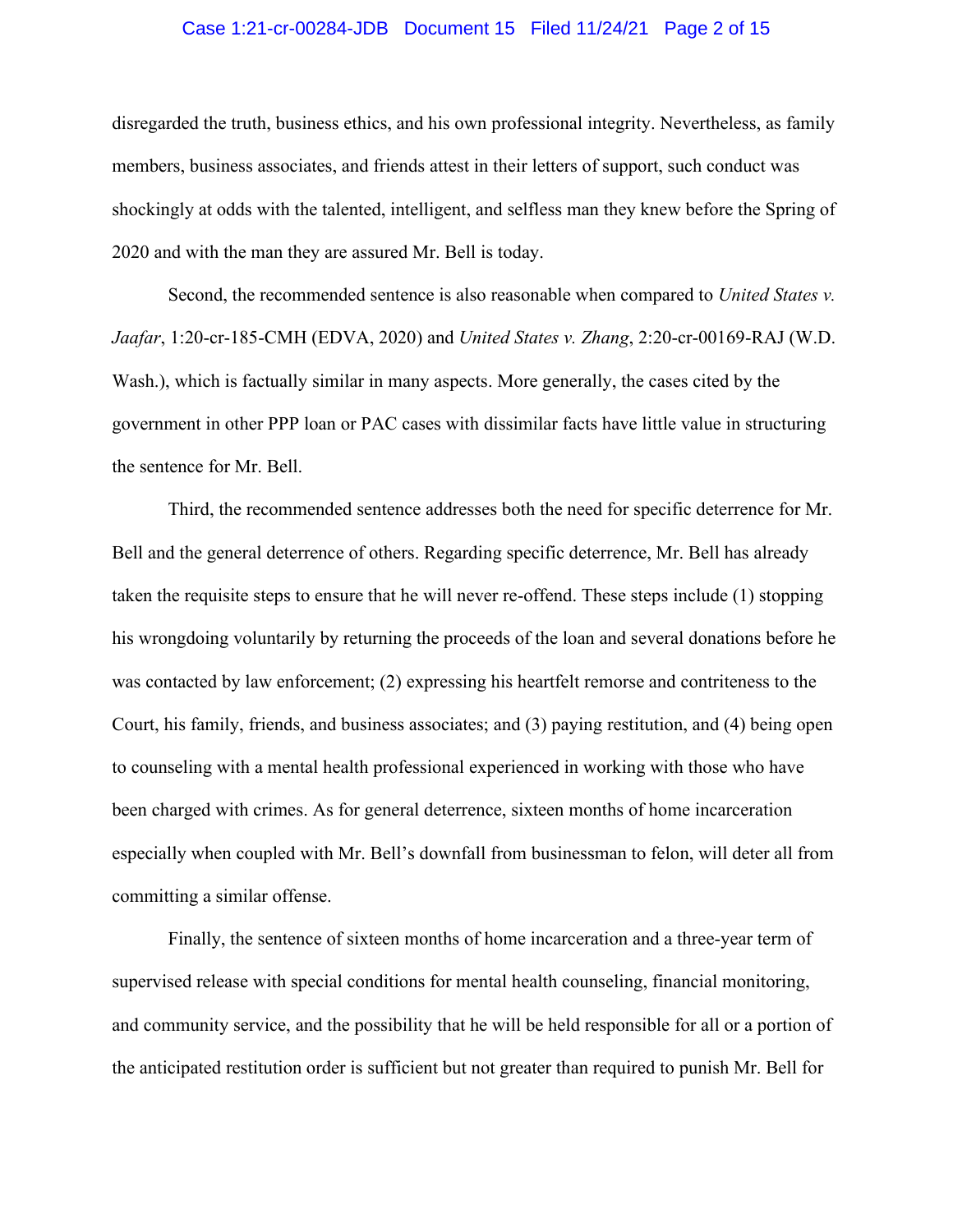his wrongdoing

## **II. CASE OVERVIEW AND PROCEDURAL HISTORY**

Mr. Bell pled guilty to a one count information charging him with wire fraud in violation of 18 USC § 1343. The maximum punishment for his offense is twenty years of imprisonment, a \$250,000 fine, a 100.00 special assessment, mandatory restitution, and not more than five years of supervised release. The essence of the wire fraud is not in dispute. Beginning in March and continuing through June of 2020, Mr. Bell applied for a series of Payroll Protection Program ("PPP") loans under the CARES Act. This legislation was enacted in the early months of the COVID-19 pandemic to provide relief to businesses experiencing financial hardship. Mr. Bell applied for these loans in the names of various businesses that he or his wife either currently owned or owned in the past. At the time he submitted the loan applications, however, the businesses did not satisfy the prerequisites for PPP loans as on-going businesses with significant revenue and payroll expenses. The loan applications were supported by false payroll and employment records. One of the requests for a loan was rescinded. What generally sets Mr. Bell's case apart from most fraud cases, and especially from other PPP loan fraud cases, is that Mr. engaged in no frivolous spending on luxury items and no funding of a drug or other dangerous addiction.

Mr. Bell also organized a Super PAC where he accepted donations and used the funds to purchase legitimate online ads for his existing business. While he did change the address information after an article about the donations was written, his intent was to shield his family from any future physical harm. When individuals contacted him related to their donations Mr. Bell refunded their money.

The government argues that Mr. Bell was not in need of government's assistance. *See*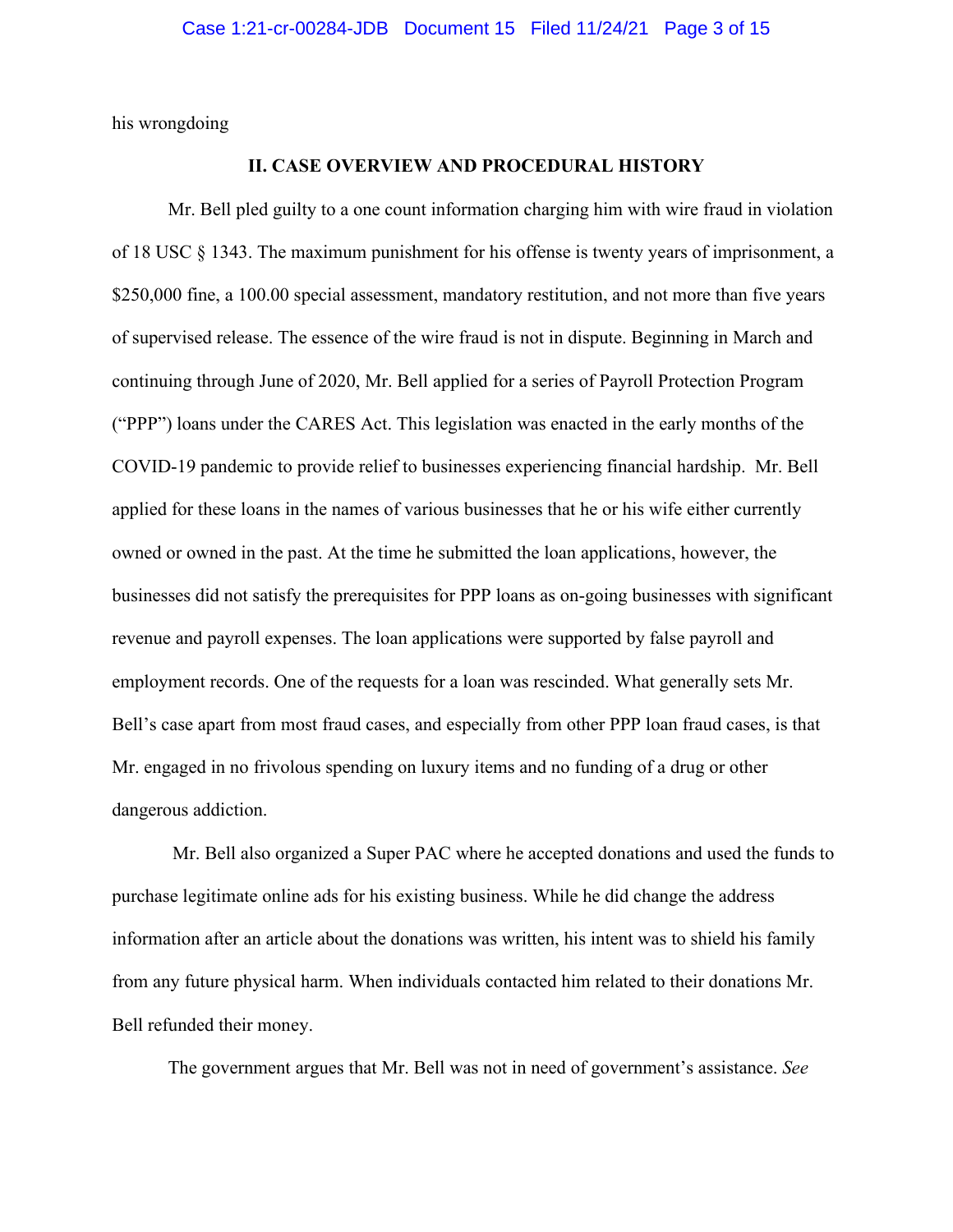#### Case 1:21-cr-00284-JDB Document 15 Filed 11/24/21 Page 4 of 15

Govt. Mem. at 1. However, the government has a skewed view of Mr. Bell's finances. A review of the records indicates that he spent the majority of the PPP funds on living expenses for his family. In 2021 he was notified by the IRS that he owed 94,000 in taxes. *See* (Attachment A). In 2019 he was served with an eviction notice, *see* (Attachment B) and the Sheriff came to his home and changed the locks. The entire family became aware that within days they could be evicted. Mr. Bell was able to cure the eviction, however the shame he faced was unmatched. The family eventually moved out of that residence and are no longer living at that address.

When the pandemic struck, Mr. Bell learned from his entrepreneurial friends who had ongoing businesses that they had obtained PPP loans. He leaped into his short-lived fraud scheme with minimal to no thought about the consequences. His perceived lack of self-worth was the motivation for his episodic conduct. The pressure which Mr. Bell placed on himself to fulfill his role as a successful husband and father led to his downfall. He acted because he felt like a failure, and it was this fear of failure that was at the core of his wrongdoing. In 2020 just one month before the pandemic Mr. Bell had his car repossessed. He was struggling and unable to financially take care of his six-person family. Much of the PPP funds were intact when seized by the government, and the government concedes that Mr. Bell made over 100,000.00 in refunds from the BDLAC Super PAC.

Mr. Bell's conduct stands in stark contrast to his otherwise law-abiding personal history and his stellar reputation in the community. To his credit, Mr. Bell accepted prompt responsibility for his actions, entered a plea of guilty to the charged offenses and was extremely cooperative in the government's investigation of him from day one, making clear from the outset that he did not wish to contest the charges. He has lived an admirable and law-abiding life, and most importantly he has no prior criminal history, and four minor children and a wife who are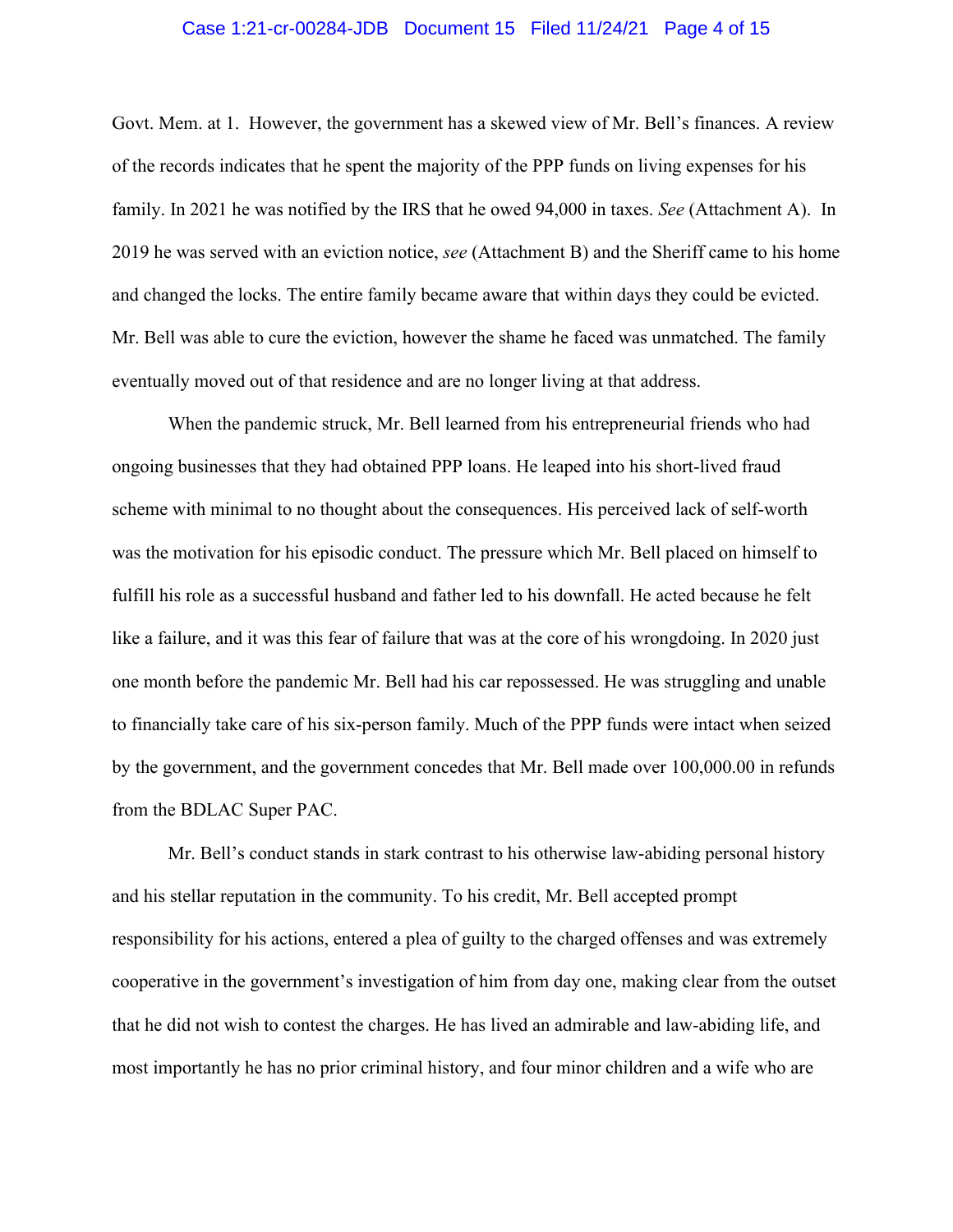#### Case 1:21-cr-00284-JDB Document 15 Filed 11/24/21 Page 5 of 15

solely dependent on him. It is for those reasons, that Mr. Bell respectfully asks this Court to impose a sentence of sixteen months of home incarceration.

# **III. THE SENTENCING GUIDELINES OVERSTATE THE SERIOUSNESS OF THESE OFFENSES**

While once mandatory, the Sentencing Guidelines are now strictly advisory and are entitled to no presumptive weight over other legitimate sentencing factors. *United States v. Booker*, 543 U.S. 220, 224 (2005); *Nelson v. United States*, 555 U.S. 350, 352 (2009). In *Pepper v. United States*, 562 U.S. 476, 487-488 (2011), the Supreme Court stated, "It has been uniform and constant in the federal judicial tradition for the sentencing judge to consider every convicted person as an individual and every case as a unique study in the human failings that sometimes mitigate, sometimes magnify, the crime and the punishment to ensue." quoting *Koon v. United States*, 518 U.S. 81, 113 (1996). The Court in *Pepper* added that "Underlying this tradition is the principle that 'the punishment should fit the offender and not merely the crime,'" quoting *Williams v. United States*, 337 U.S. 241, 247 (1949). The Guideline range is just one factor to consider in sentencing. The Guidelines are not even considered presumptively reasonable. See, e.g., *Nelson v. United States*, 555 U.S. 350, 352 (2009) ("The Guidelines are not only not mandatory on sentencing courts; they are also not to be presumed reasonable." (Emphasis included.)

Pursuant to the terms of the Plea Agreement, the parties agreed 1) the base offense is 7; 2) the loss amount is more \$1,500,000 resulting in a 16-level upward adjustment; 3) the sophisticated means adjustment is applicable, adding two additional levels; 4) acting on behalf of a PAC adds two levels; 5) mass marketing adds two levels; and, 5) that Mr. Bell has accepted responsibility and qualifies for a three (3) level decrease pursuant to USSG  $\S 3E1.1$ . With these adjustments, the total offense level is 28. With a criminal history category of I (zero criminal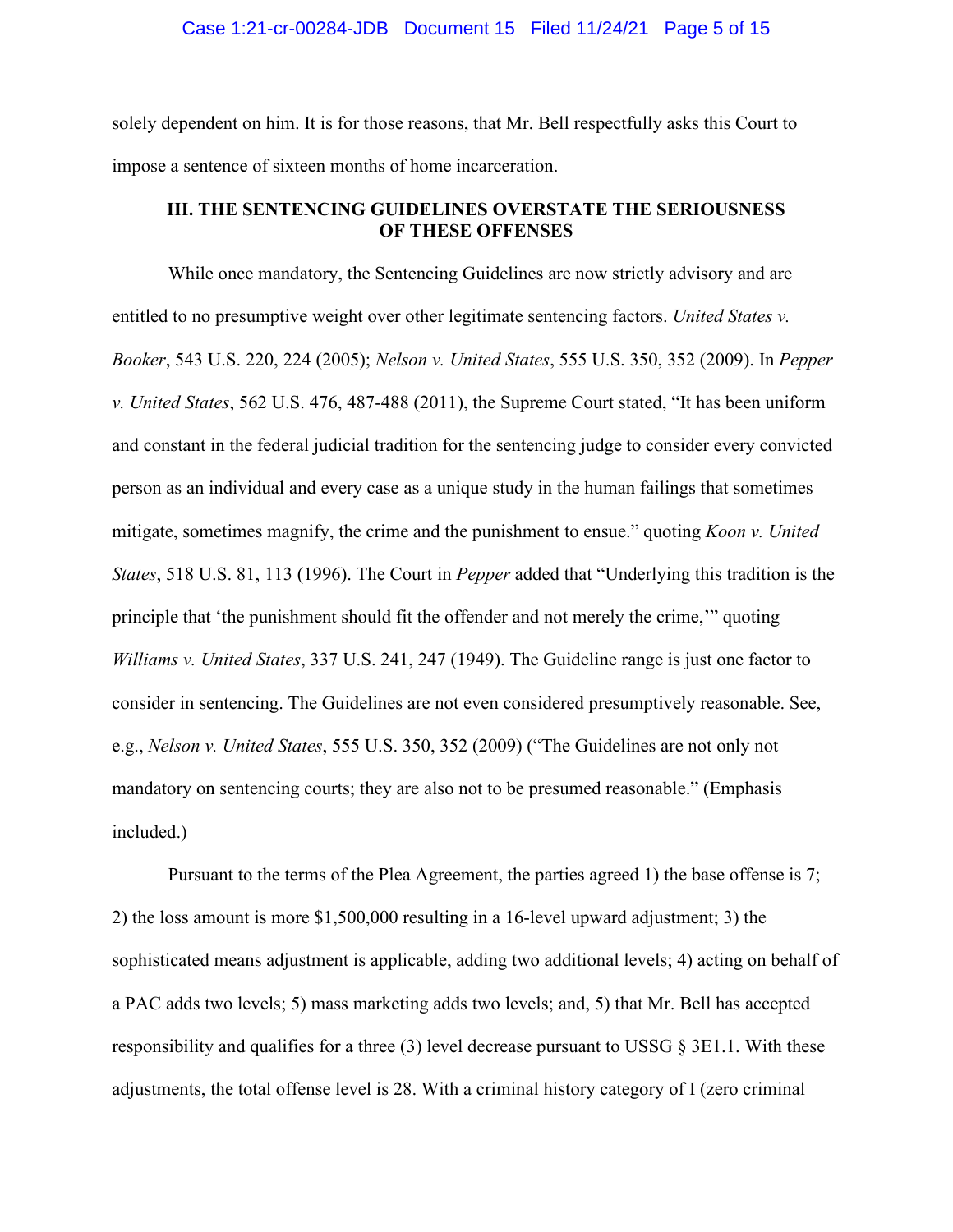#### Case 1:21-cr-00284-JDB Document 15 Filed 11/24/21 Page 6 of 15

history points), the applicable guideline range is 78-97 months. Although we acknowledge that this guideline calculation is correct under applicable law, we believe that this range greatly overstates the serious of the offense and provides ample reason for this Court to impose a substantially lower sentence. Because the total offense level in fraud cases is so heavily influenced – we believe unjustly in this case – by the loss amount, it tends to unfairly push the sentencing range much higher than warranted by the offense conduct. Thus, in this case, the adjustment attributable to loss comprises over 50% of the total offense level and the intended amount and the amount derived from bank are duplicative in nature. This fact alone provides the Court with an obvious basis for a variance from the guideline range and lends support to our recommendation of a sixteen month term of home incarceration.

## **IV. THE CRIMINAL CONDUCT IS ENTIRELY OUT OF CHARACTER FOR MR. BELL**

#### **A. Mr. Bell's Upbringing and Educational Background.**

Kyle Bell is 45 years old. The shame he feels related to his conduct is suffocating and overwhelming. Kyle Bell was born in Alamdea, California. His father James Bell served in the U.S. Navy and worked hard to take care of his family. His mother, Mrs. Gaileen Bell Gibbens was not employed outside of the home but worked hard to raise Kyle, his sister Kallie, and his brother Kevin. His parents provided him with a loving home, with high expectations for Mr. Bell. Growing up Kyle understood that a father's role was to financially take care of his wife, children, and household. Mr. Bell's sole goal in life has always been to take care of his family.

Mr. Bell was a talented young athlete who played football and basketball throughout high school. After graduation he attended the University of Nevada where he thrived and excelled in the classroom. Mr. Bell earned an undergraduate degree in Business Administration in 1999, and earned an MBA from the University of Nevada in 2001.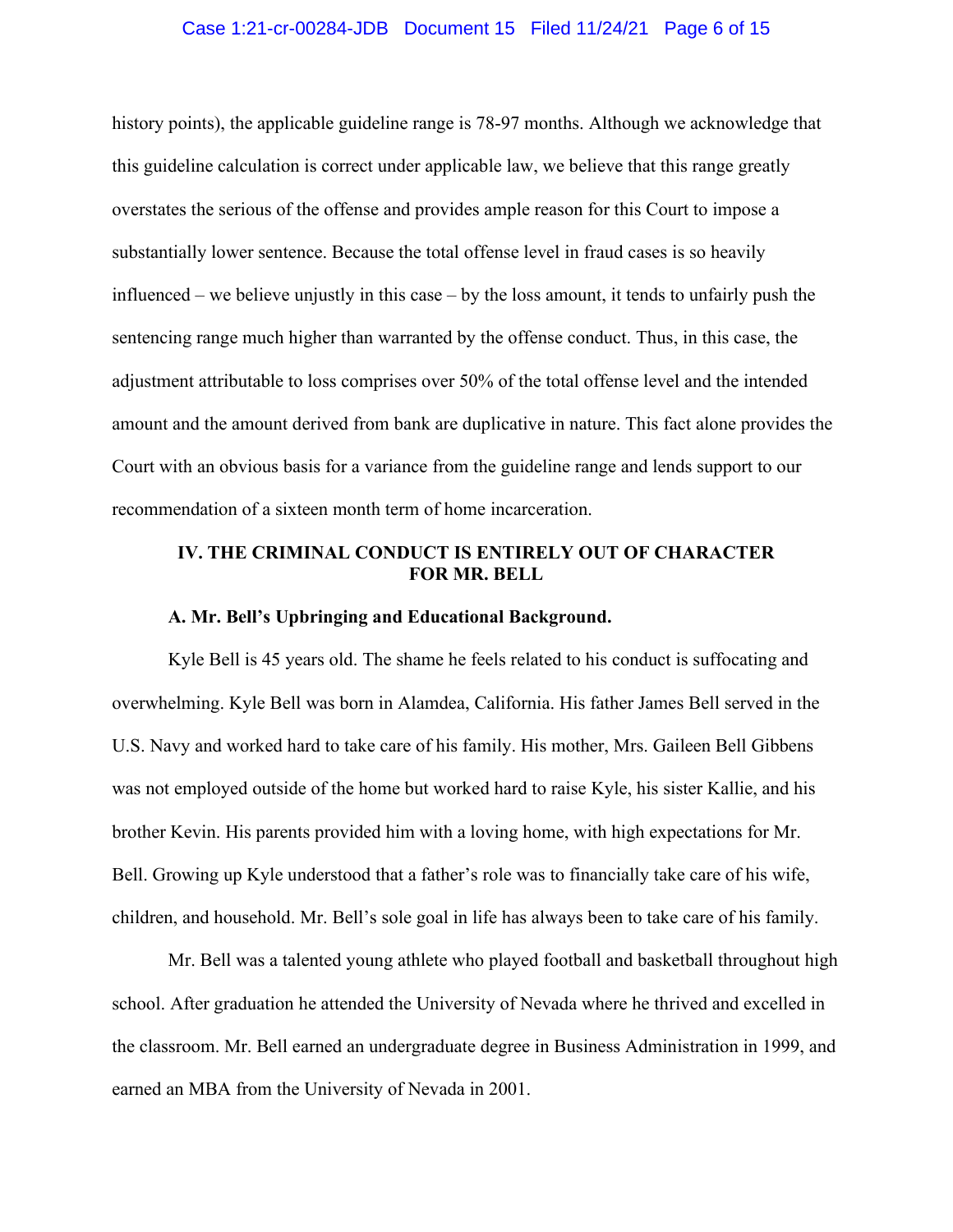#### **B. Mr. Bell's Marriage and Family Life.**

In 2005 Mr. Bell married Amy Arlit, and initially they both worked together to handle the household finances. However, by 2012, after the birth of their third child, Ms. Arlit stopped working to stay home and raise their children Kassidy, Kaeden and Ryan. As such, the full weight household expenses fell onto Mr. Bell. Mr. Bell and Ms. Arlit now have four children of whom they are immensely proud. Kassidy Bell (age 15); Kaeden Bell (age 12); Ryan Bell (age 9); and Kash Bell (age 7). Kaeden and Kassidy play travel softball and Mr. Bell volunteers as their coach. In the last year, Mr. Bell has volunteered more than 450 hours coaching his daughter's softball team. He is an ever-present father, who remains severely depressed and demoralized over the fact that he will miss parts of his children's lives.

When Mr. Bell fell on hard financial times, he did not tell Ms. Arlit. He was afraid that he had failed as a husband and believed that he was a disappointment to his family. It was Mr. Bell's feeling of despondency or a lack of self-worth that provides insight into what led him to depart from his generally successful career so abruptly and inexplicably in the midst of the pandemic.

#### **C. Mr. Bell's Professional Life.**

At the time of the FBI's search of his home, Mr. Bell was self-employed in an ecommerce business. He had been self-employed for years with little success. Unfortunately, in 2019, his wife's e commerce business began to lose profits and maintaining the business was untenable. Mr. Bell's previous employment history makes his wrongdoing even more difficult to comprehend. At the same time, it lends support to the position that Mr. Bell's failure as a husband and father, was the primary cause of his downfall. In his own eyes, he didn't measure up to the ideals instilled in him by his father to 'always be the provider for your family.' In fact, the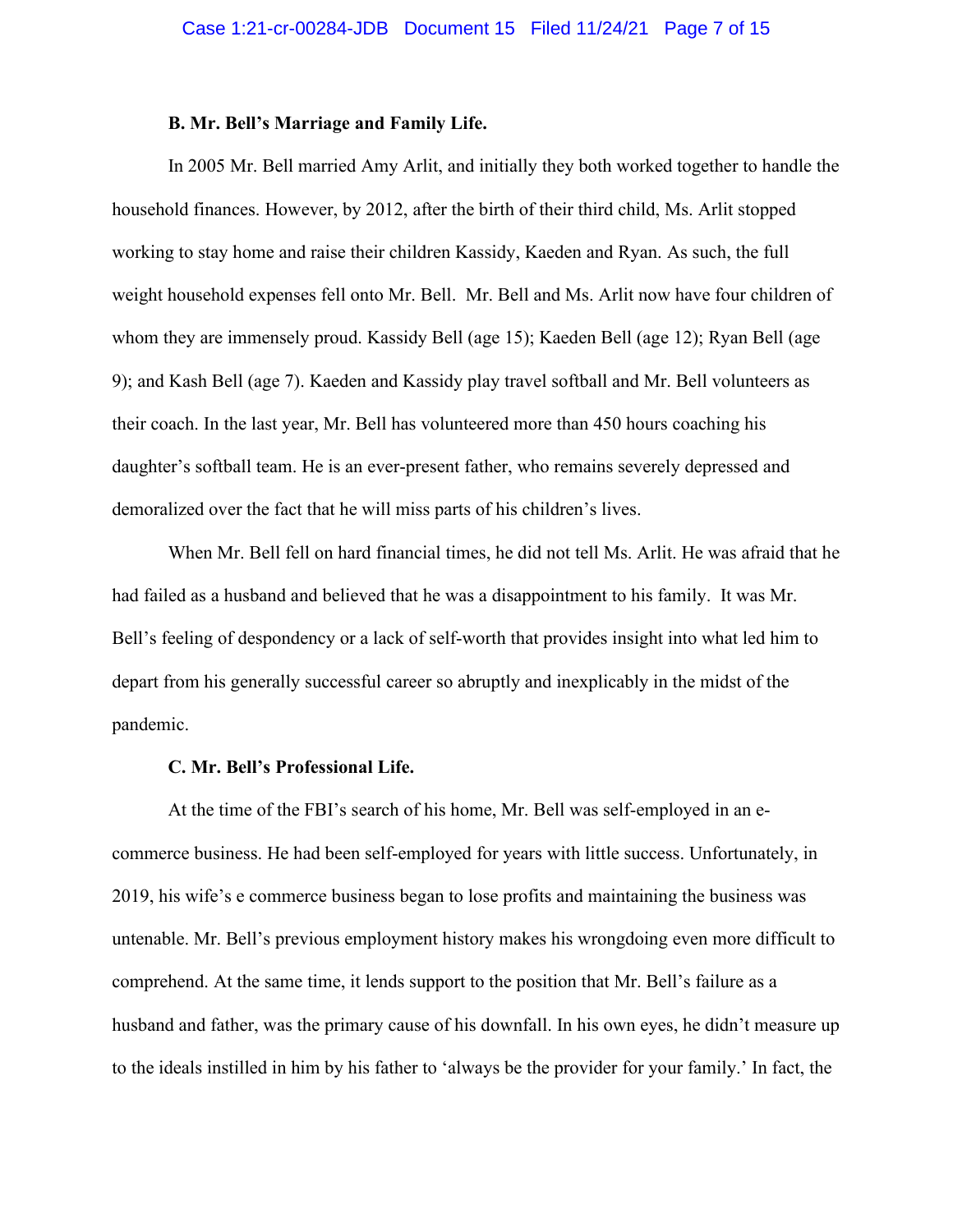#### Case 1:21-cr-00284-JDB Document 15 Filed 11/24/21 Page 8 of 15

shame and embarrassment of being involved in this misconduct, has shattered Mr. Bell so much, that he is too ashamed to let his father know he is facing time in prison.

# **D. Mr. Bell's Character – Devotion to Family; Generosity to Friends and Business Associates; and Lack of Self-Worth.**

Outside his professional life, Mr. Bell also has much to offer. He is a loving spouse and parent who is the sole provider in the home. Those who know Kyle Bell the best, including his family, friends, and business associates all describe Mr. Bell's life as one anchored in strong moral values, an unwavering commitment to his wife and four children, and an enthusiasm for helping others in his community and in business.

The government has pointed to Mr. Bell's parallel conduct related to EIDL loans as further evidence of his improper intent. The Court should not consider this information as the loans were never funded by the SBA and there was no economic loss. This conduct which occurred at almost the same time as he was applying for the PPP loans is simply more evidence of his unhealthy mental state in mid-2020.

The government's assertion, that Mr. Bell had no need for the government's assistance during the pandemic is incorrect. Mr. Bell and his family did need help. His businesses were flailing, he was the sole provider, and he was desperate. Mr. Bell cannot and does not attempt to justify his conduct and he wants the Court to know that he immensely regrets his actions in this case. The events at issue occurred after he fell on hard times just before the pandemic. As a result, he will forever be branded a felon and has lost valuable civil rights. Despite his accomplishments and life full of promise, Mr. Bell's reputation has been irreparably damaged.

When this matter became public in March of 2018, Mr. Bell lost even more income and revenue. Since that time, he has lived with the knowledge that he would have to plead guilty to his crime and the prospect of incarceration, which has not been easy. Despite the impending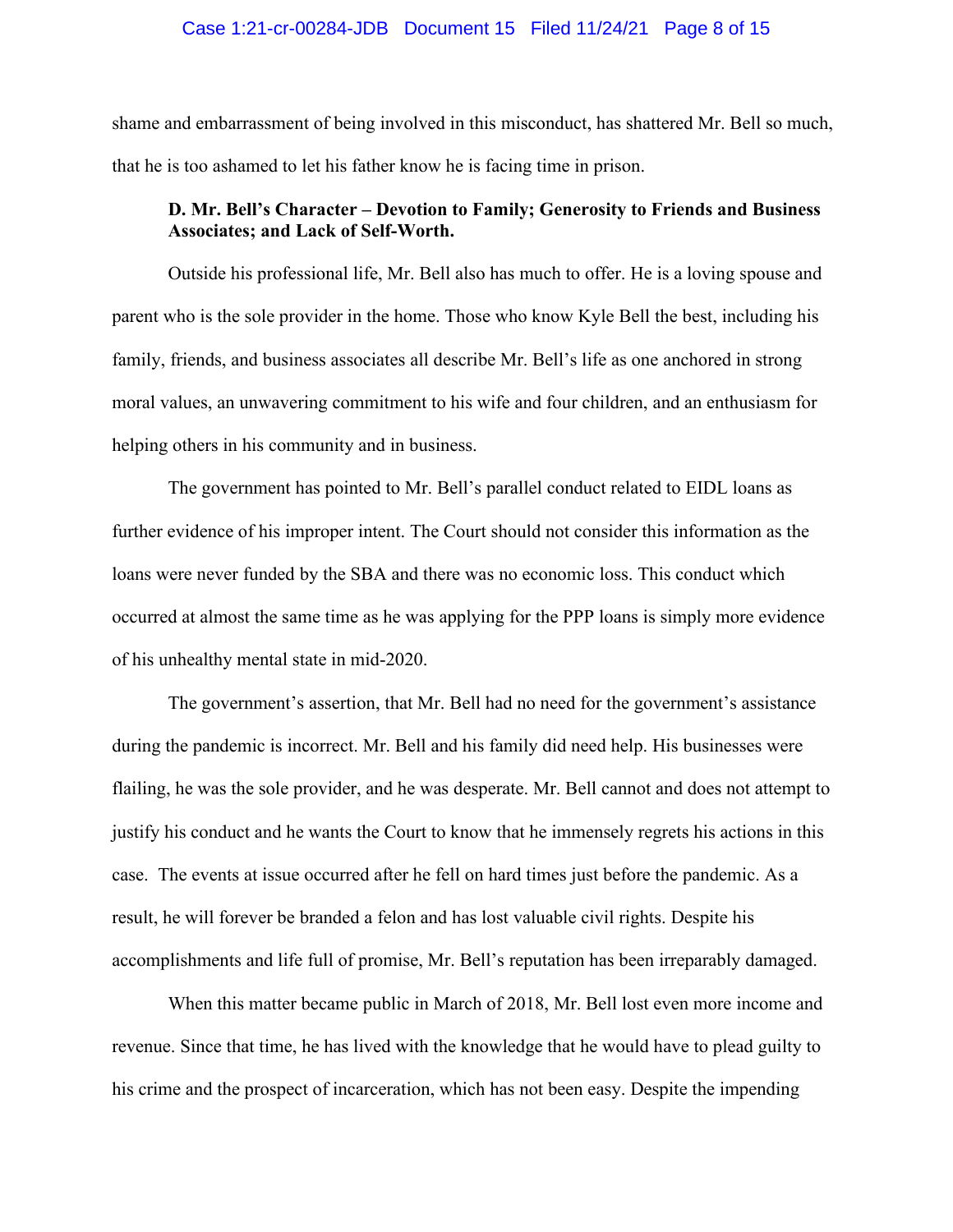#### Case 1:21-cr-00284-JDB Document 15 Filed 11/24/21 Page 9 of 15

criminal consequences, he has persevered and has continued to try to provide for his family. Put simply, Mr. Bell presents a low risk of recidivism and both he and his community will be better served by a non-custodial sentence. Therefore, we respectfully submit that a sentence of homeconfinement is sufficient, but not greater than necessary to carry out the mandates of 18 U.S. C.  $§$  3553(a).

## **V. A SENTENCE OF SIXTEEN MONTHS HOME INCARCERATION AVOIDS SENTENCING DISPARITY**

As the Court may already be aware, Mr. Bell's case is one of many cases involving PPP loan fraud. *United States v. Zhang*, 2:20-cr-00169-RAJ (WDWA 2020), has been sentenced and, we submit, offers important guidance for the sentencing in this case. Of the myriad of PPP loan fraud cases prosecuted nationally, the facts of one such case – *United States v. Jaafar*, 1:20-cr-185-CMH (EDVA, 2020) – lends further support to our recommendation of a term of home incarceration. In the EDVA case, Tarik Jaafar and his wife, Monika Magdalena Jaworska, submitted eighteen fraudulent PPP loan applications for four businesses, all of which were shell companies, to twelve financial institutions. (Mr. Bell submitted less than half of the number of fraudulent loan applications financial institutions.) In total, Mr. Jaafar sought \$6.6 Million (Mr. Bell sought approximately \$2 Million, rescinded at least one loan, and gave more than 100,000.00 in refunds) and received \$1.4 Million. Mr. Jaafar also applied directly to the Small Business Administration for two EIDL loans and received one \$10,000 advance.

Nationally, the cases that have already reached the sentencing stage provide a mosaic of varying facts and circumstances and of sentences imposed. Most of the cases cited by the government are factually dissimilar to the present case and offer little guidance.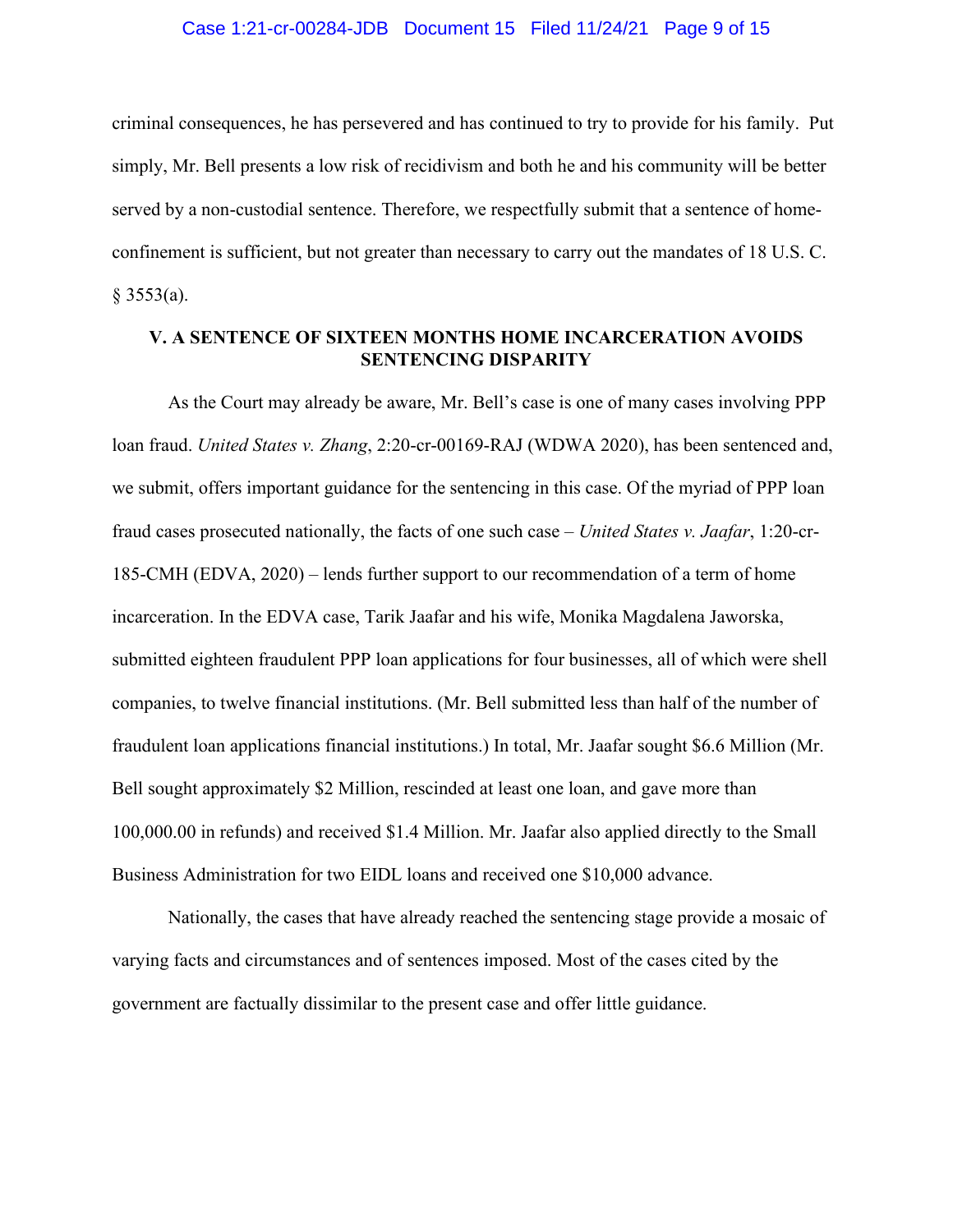# **V. THE 18 U.S.C. § 3553(a) SENTENCING FACTORS SUPPORT A NON- CUSTODIAL SENTENCE**

Section 3553(a) requires district courts to consider the following factors in imposing sentence: (1) the nature and circumstances of the offense and the history and characteristics of the defendant; (2) the kinds of sentences available; (3) the need to avoid unwarranted sentence disparities among defendants with similar records who have been found guilty of similar conduct; and (4) the need to provide restitution to any victim(s). 18 U.S.C. § 3553(a)(1)-(7). The end result of the analysis must be a sentence that is "sufficient, but not greater than necessary" to comply with four purposes of federal sentencing, i.e., the need for the sentence imposed (1) to reflect the seriousness of the offense, to promote respect for the law, and to provide just punishment; (2) to afford adequate deterrence to criminal conduct; (3) to protect the public from further crimes of the defendant; and (4) to provide the defendant with needed training, medical care, or other correctional treatment in the most effective manner. 18 U.S.C.  $\S 3553(a)(2)$ . For the reasons explained above, the requested sentence is "sufficient but not greater than necessary" to serve the purposes of federal sentencing under the circumstances of this case.

#### **A. The Nature and Circumstances of the Offense.**

Mr. Bell agrees to and accepts full responsibility for the offense conduct as provided in the Statement of Facts and the PSR. Mr. Bell does want to provide additional context so that the Court can better understand why and how he engaged in the charged behavior, especially which is in stark contrast to the rest of his life. At the time of the charged events, Mr. Bell had recently fallen on hard times with his employment. Mr. Bell understood at the time he engaged in these acts they were wrong. He wants the Court, the government, and the public to know how deeply sorry he is. He understands that he is to blame for the significant consequences that his actions have caused. He is extremely remorseful. In an effort to atone for his conduct, Mr. Bell gave a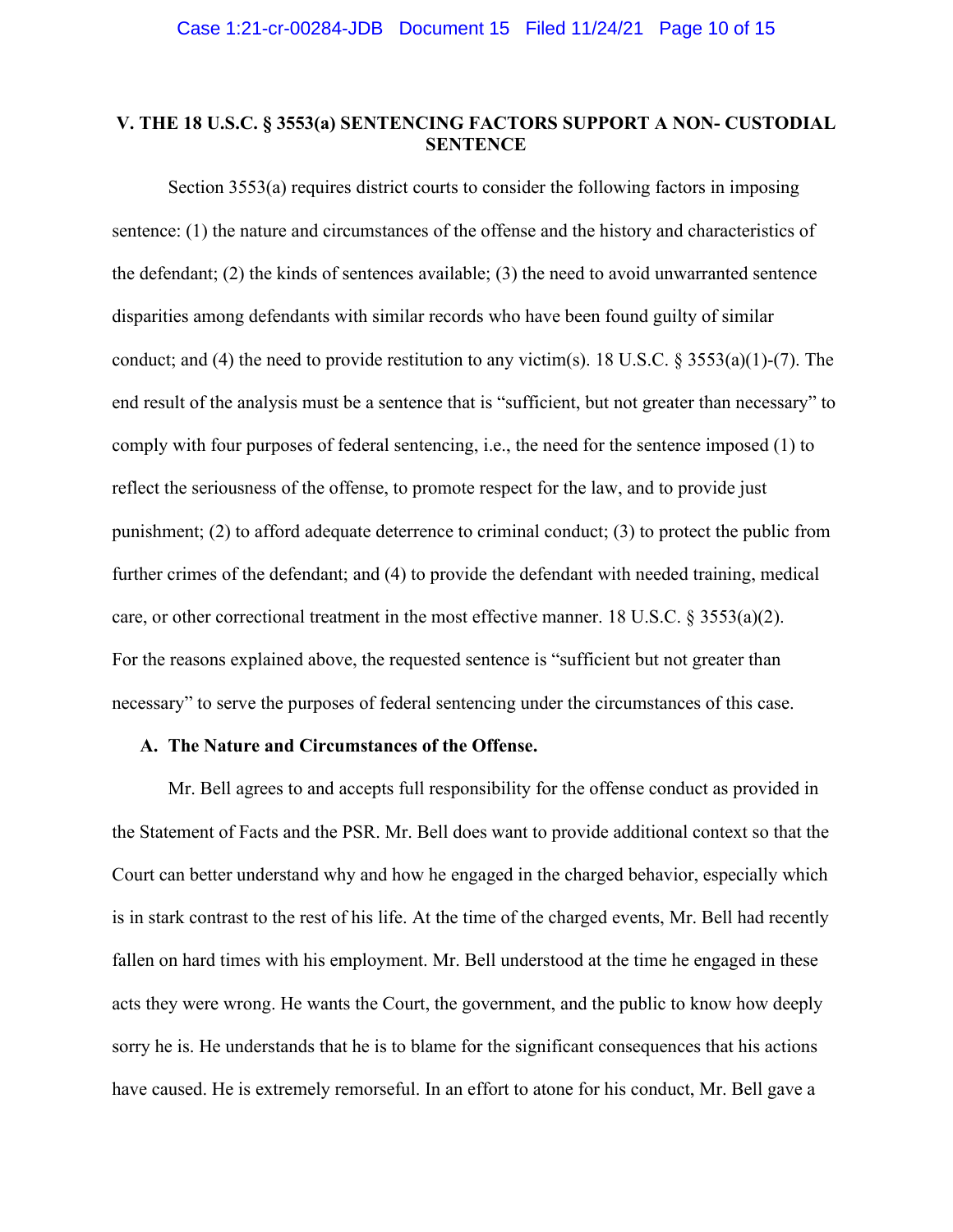#### Case 1:21-cr-00284-JDB Document 15 Filed 11/24/21 Page 11 of 15

full statement when Federal Bureau of Investigation executed the search warrant at his home. He met with them for hours, and provided valuable insight into his conduct. His prompt guilty plea helped the government streamline its investigation of this matter. We respectfully submit that the nature and circumstances of the offense, including his early acceptance of responsibility, warrant a variance.

# **B. Mr. Bell's Personal History and Characteristics Demonstrate that He is Deserving of a Variance**

We agree with the PSR writer that there are factors present in this case that warrant a variance from the guidelines range, including Mr. Bell's family structure, his four children and his role as the sole provider. After he obtained his Master's degree, Mr. Bell made his home in Nevada. Mr. Bell has succeeded in every respect of his life. This incident represents Mr. Bell's sole encounter with the criminal justice system. Mr. Bell has always strived to make sure that he was financially responsible for his family and was involved in his community. As previously stated he served as one of the coaches for his daughter's softball team volunteering hundreds of hours of his time.

## **C. Attestation to Mr. Bell's Character by Family Members and Friends**

We would ask the Court to give significant weight to the letters of family members and friends in fashioning a sentence for Mr. Bell. The letters describe Kyle Bell as benevolent, generous, and caring man. *See* (Attachment C). They reflect that Mr. Bell has a natural inclination toward serving his family, friends, and his community. The letters submitted illustrate that Mr. Bell is a truly remarkable person who has positively impacted the lives of many people which we submit warrants a variance.

Mr. Bell's family and friends also attest that Mr. Bell has expressed sincere remorse and regret for his actions. They have each asked that this Court be lenient when imposing its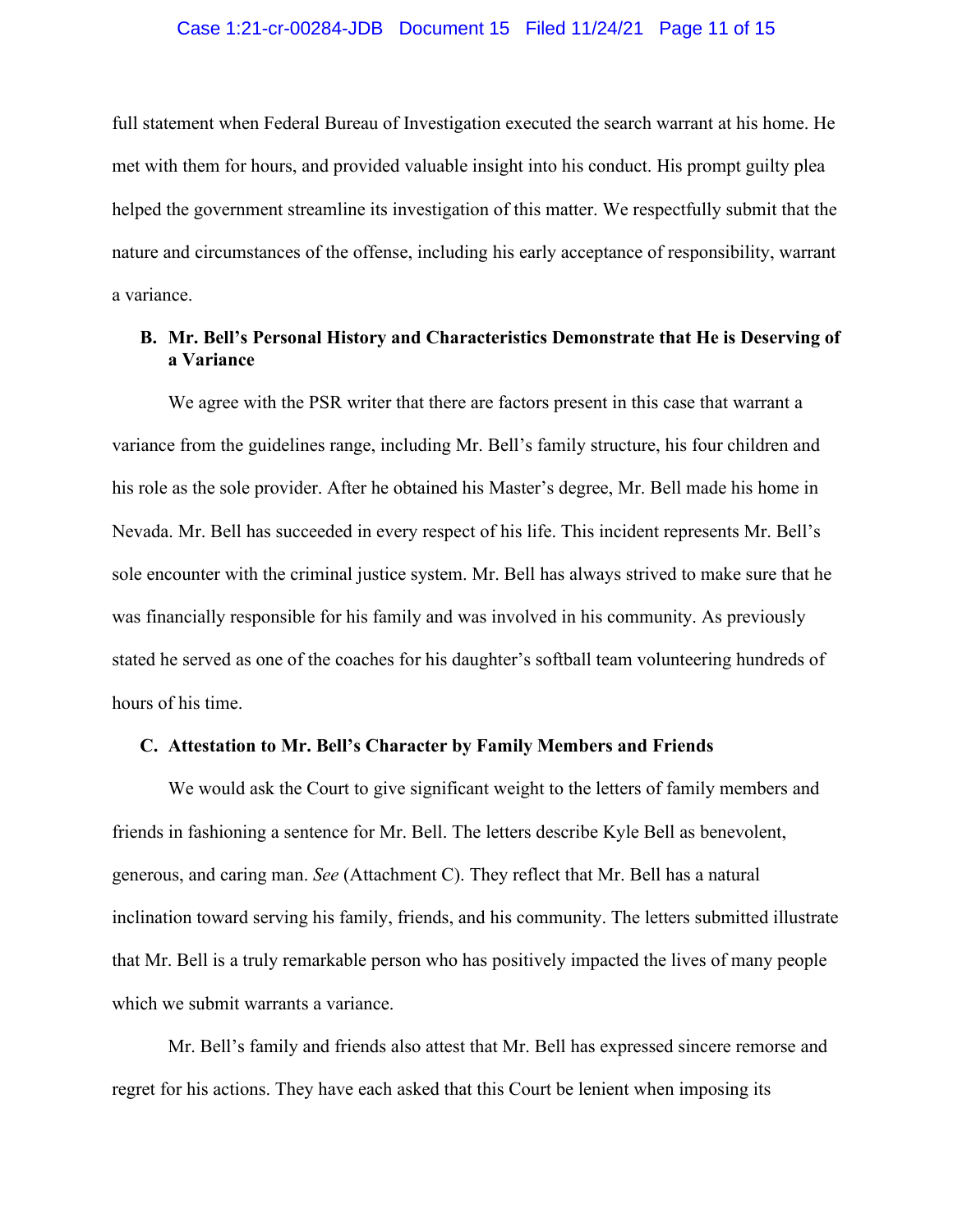#### Case 1:21-cr-00284-JDB Document 15 Filed 11/24/21 Page 12 of 15

sentence. He has so much to offer this world and he continues to express his deepest regrets, remorse, and redemption. Mr. Bell is confident that he will never make such a mistake again and he will continue to be a law-abiding citizen and upstanding member of society.

These letters have a resounding theme—that Mr. Bell is a man who cares deeply for his friends, family, and his community, particularly with respect to his commitment to his children. While these testimonials represent a mere glimpse of Mr. Bell's strong moral character and dedication to serving others, they provide valuable insight into his nature. Each describes Mr. Bell as a man of compassion. Mr. Bell requests the court's consideration of these factors in its sentencing of Mr. Bell and we respectfully submit that a home confinement sentence is warranted.

#### **D. The Need to Avoid Unwarranted Disparity Among Similar Offenders**

We respectfully submit that a sentence of home incarceration is also consistent with sentences of defendants with similar records who have been found guilty of similar conduct. Counsel has submitted examples of cases in the past year or so below to demonstrate that a sentence of hone confinement is in alignment, locally and on a national level, with other federal sentences that have been imposed in cases with significantly higher loss amounts or prolonged criminal conduct. In *United States v. Archie Overby*, Case No. 19-CR-84 (E.D.Wisc. 2019). Overby, a 71-year- old Chief Executive Officer of First National Bank, was indicted on 12 charges of bank fraud and a single count of misapplication of funds by a bank officer for misappropriating \$1.6 million in bank funds. He charged extravagant personal expenses to the bank, including three trips to Africa for a safari with his family and friends. The expenses had no legitimate banking purpose. He misled auditors about his expenses. He pled guilty to Misapplication of funds by a bank officer and his adjusted offense level was a 24, 51-63 months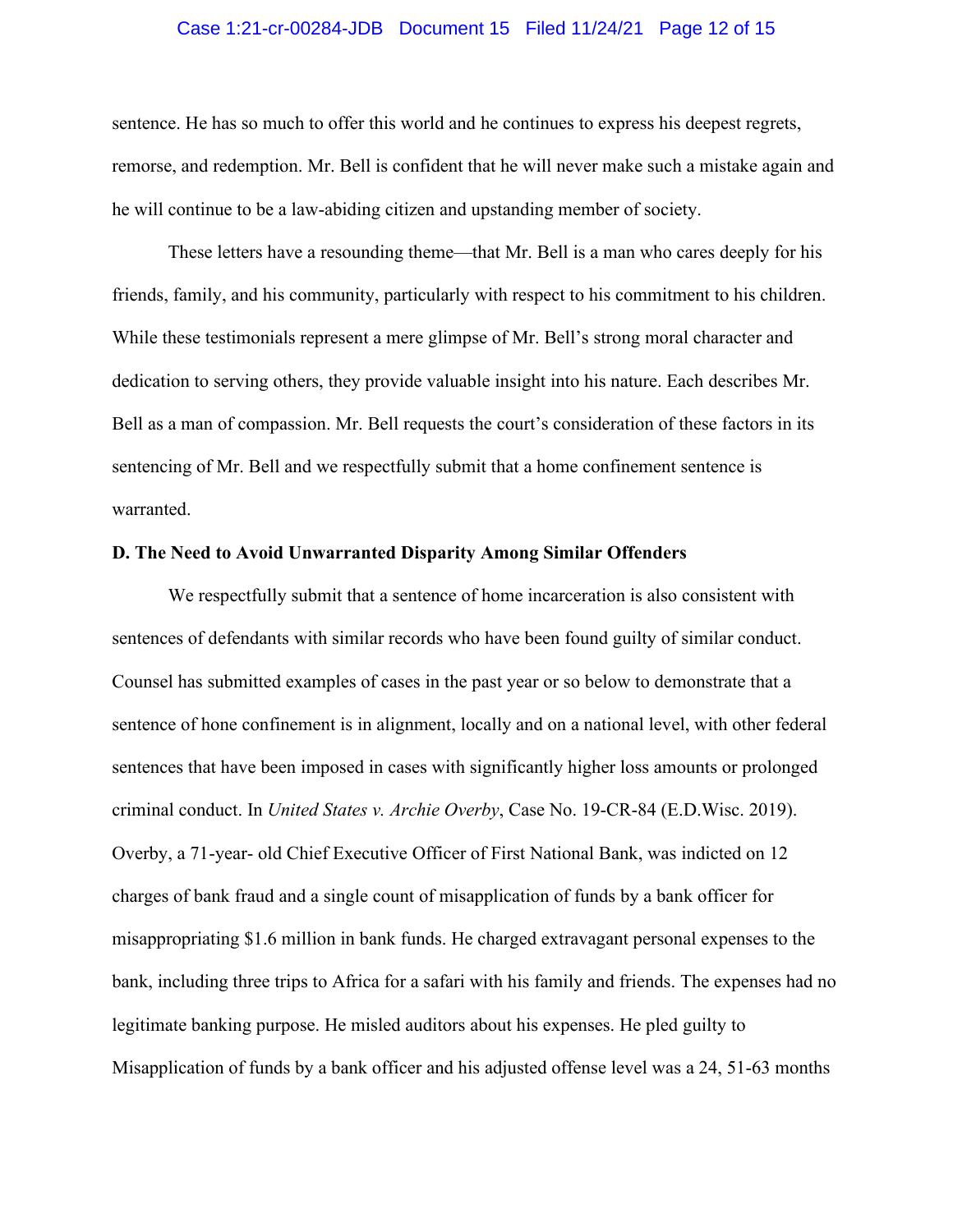#### Case 1:21-cr-00284-JDB Document 15 Filed 11/24/21 Page 13 of 15

of incarceration. He was ordered to simply repay \$146,000, after he had paid the rest of the funds as part of a civil matter.

#### **E. Purposes of Federal Sentencing**

Congress has identified four purposes of federal sentencing that must guide district courts in imposing a sentence. The sentence must be "sufficient, but not greater than necessary" to serve those purposes. We respectfully submit that the purposes of federal sentencing would be fully served by imposition of the sentence recommended in this memorandum.

The first purpose of federal sentencing is "to reflect the seriousness of the offense, to promote respect for the law, and to provide just punishment for the offense." A period of home confinement is sufficient, when combined with Mr. Bell's felony conviction and the forfeiture of the payments he received, especially in light of the fact that Mr. Bell will forever be branded a felon.

The second purpose of federal sentencing is "to afford adequate deterrence to criminal conduct." We respectfully submit that a non-custodial sentence would not frustrate the goal of deterrence. A strong message of deterrence has already been sent as a result of Mr. Bell's prosecution as his guilty plea received coverage from different media outlets. In fact, this matter received media attention prior the entry of his plea. Therefore, regardless of the sentence, media attention and the shame that followed has already sent a strong message of deterrence.

The third purpose of federal sentencing is "to protect the public from further crimes of the defendant." We respectfully submit that neither the public nor the government require further protection from Mr. Bell. His personal history and characteristics demonstrate that his actions in this case were a temporary and singular diversion from an otherwise exemplary and law-abiding life. His decision to admit his wrongdoing and accept an early guilty plea support a finding that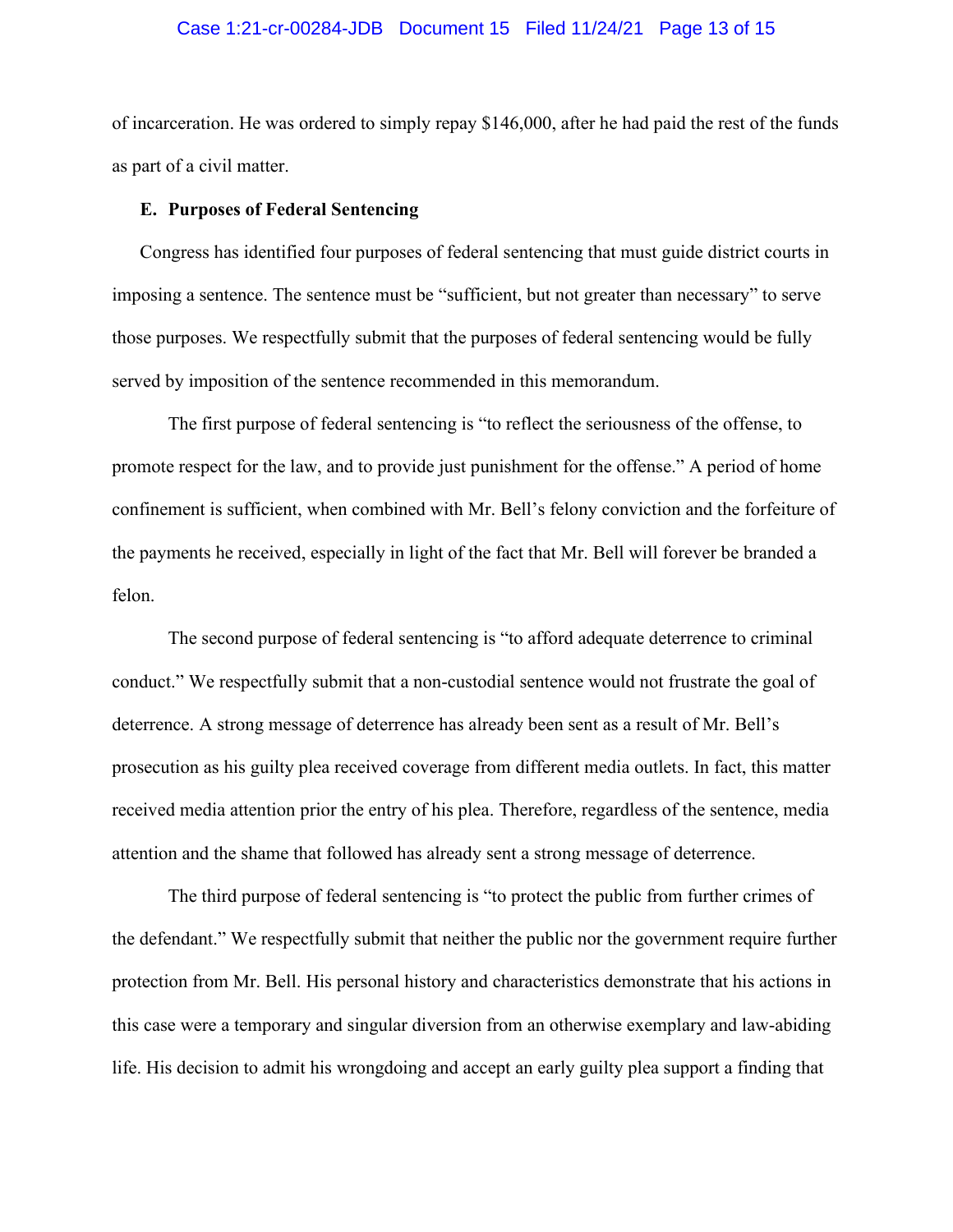he is not a risk to recidivate.

The fourth purpose of federal sentencing is "to provide the defendant with needed training, medical care, or other correctional treatment in the most effective manner." We respectfully submit that he is not in need of any such care. Mr. Bell is a 45-year-old man, who suffers from Chron's disease, and while unvaccinated, he is taking all of the proper precautions so he does not contract COVID-19. Mr. Bell's chance of contracting the coronavirus will increase if he is in the custody of the Bureau of Prison. Indeed, the BOP's problematic handling of the coronavirus has been widely documented. As several courts have acknowledged, citing experts including the Center for Disease Control and Prevention ("CDC"), correctional and detention facilities present unique challenges for control of inmates. BOP has also encouraged judges and prosecutors to consider home confinement and other alternatives to incarceration. The Court should weigh these factors and the unnecessary risk to Mr. Bell's health, when considering imposition of a custodial sentence.

#### **CONCLUSION**

For the foregoing reasons and any others that may appear to the Court or that may develop at the sentencing hearing, Mr. Bell respectfully requests that this Court impose a sentence of sixteen months of home incarceration to be followed by three years of Supervised Release.

> Respectfully submitted, /s/ Brandi Harden

Brandi Harden Bar No. 470706 Counsel for James Kyle Bell Harden|Pinckney, PLLC 400 7th Street Suite 604 Washington, DC 20004 bharden@hardenpinckney.com